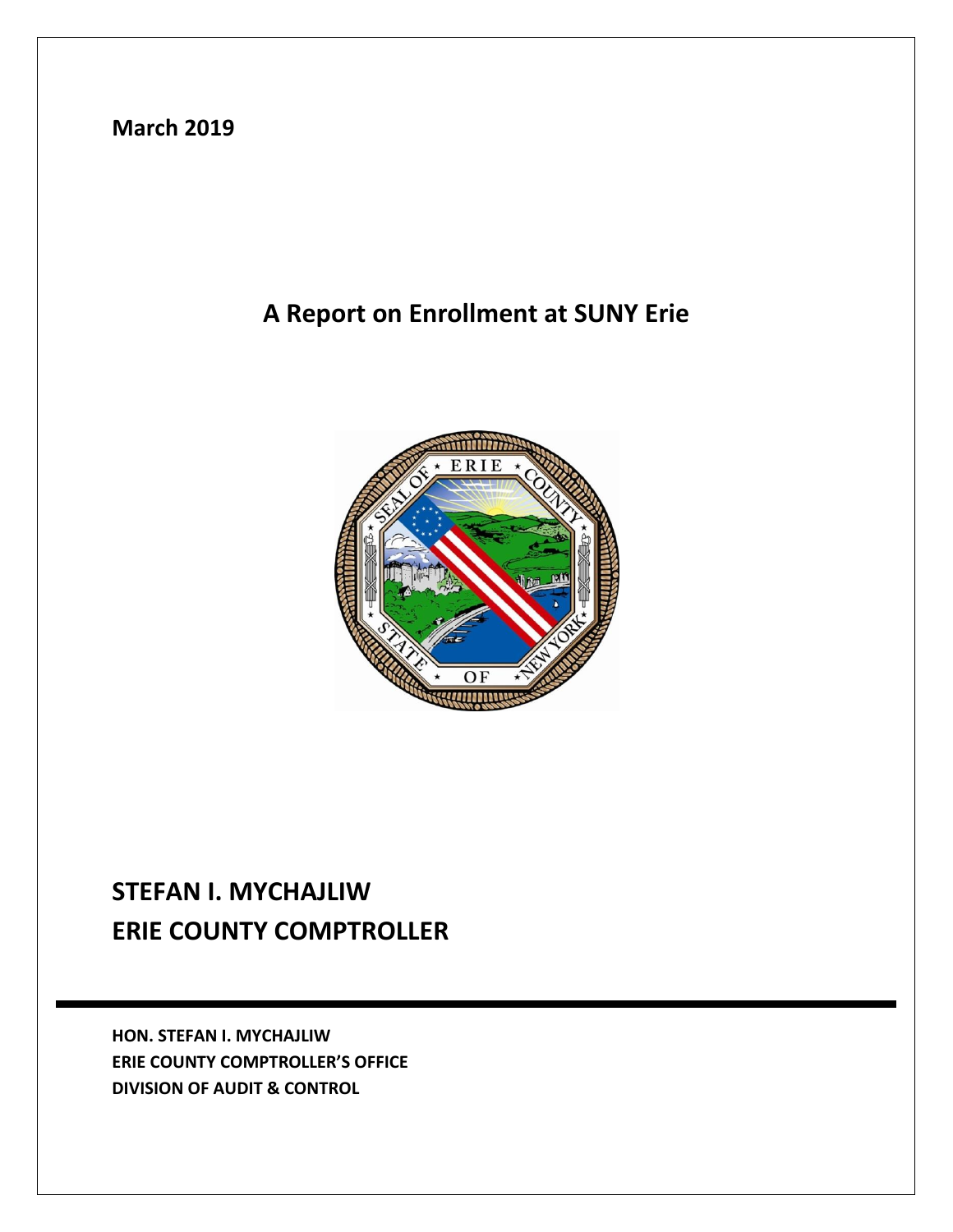### **95 FRANKLIN STREET BUFFALO, NEW YORK 14202**

#### **March 13, 2019**

Erie County Legislature 92 Franklin Street, 4<sup>th</sup> Floor Buffalo, New York 14202

Dear Honorable Members:

On March 1, 2019, a member of your Honorable Body requested information regarding enrollment at SUNY Erie, more commonly known as Erie Community College (ECC). The genesis for this request arose out of information presented by administration from ECC to your Honorable Body at a Finance and Management committee meeting.

Our objectives were to:

- Quantify enrollment for this year and previous years.
- Compare enrollment over a time period.
- Compare enrollment at ECC to other public colleges in Western New York.
- Examine the effectiveness of the Excelsior Scholarship program to bolster enrollment.

To accomplish these objectives, we reviewed enrollment and other data available from the State University of New York database.

As a result of our examination, we have determined that student enrollment at ECC has decreased during the time period 2010 - 2018. At this time, although the Excelsior Scholarship program is not yet fully implemented, it appears that the program has not yet increased attendance at ECC.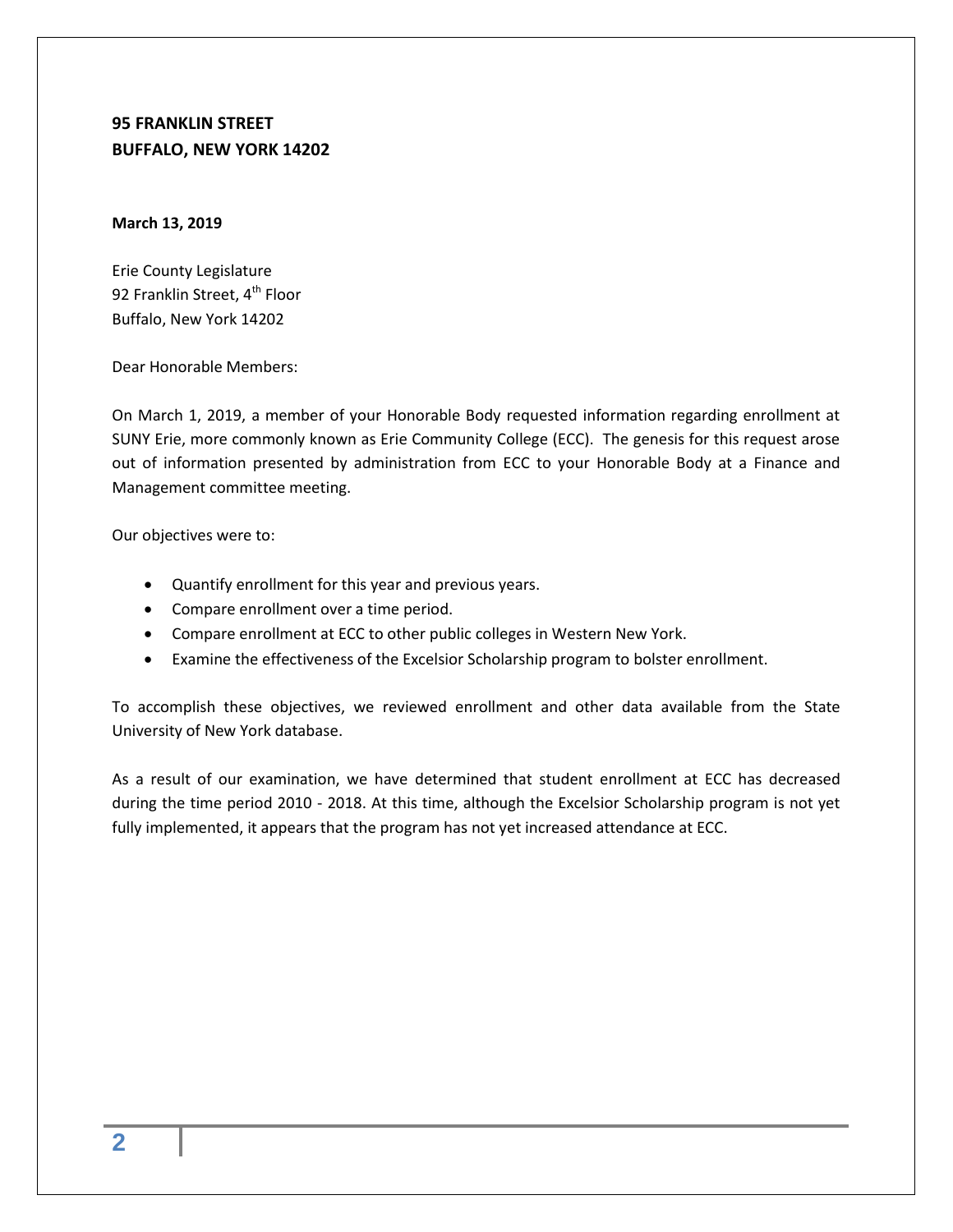## **Table of Contents**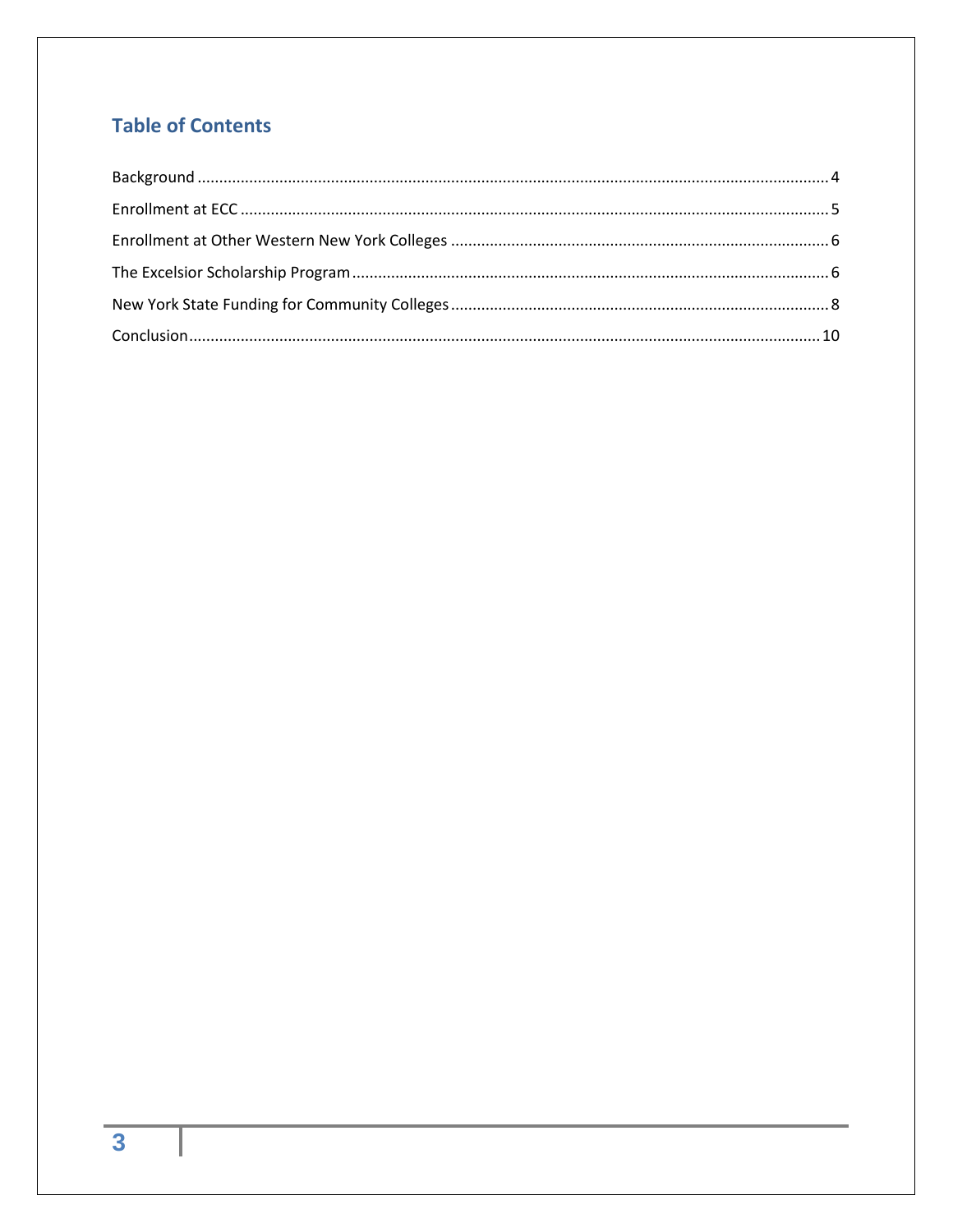#### <span id="page-3-0"></span>**Background**

ECC is a public institution that provides education and services in Erie County and surrounding communities in Western New York. The college was established in 1946 and has grown from a two-year technical institute to a three-campus college. The campuses are located in Amherst, Buffalo and Orchard Park. ECC offers a wide variety of associate degree and certificate programs, as well as online programs. The college's mission is to "meet the needs of a diverse student body and contribute to regional economic vitality by providing high-quality, flexible, affordable and accessible educational programs committed to student success." ECC is one of 30 community colleges that are part of the 64-campus State University of New York (SUNY) system.

At a meeting of the Erie County Legislature's Finance and Management Committee on January 10, 2019, ECC's Executive Vice President for Administration and Finance spoke briefly regarding enrollment numbers. She stated that enrollment was "fairly close to being on par to where we were last year at this time." A legislator asked for data regarding the enrollment goals provided to the Legislature the previous year. The response was that enrollment was at 96.3% from last year. The legislator then requested historical data regarding ECC enrollment numbers, which are enrollment numbers provided to SUNY.

The legislator subsequently requested that the Comptroller's Office assist in providing data regarding enrollment at ECC.

The data in this report was obtained from SUNY, the City University of New York (CUNY) and a report from the Center for an Urban Future regarding the Excelsior Scholarship program. The report does not include enrollment from the 2019 spring semester, because, at the time of the meeting at which enrollment was discussed, registration was not yet complete.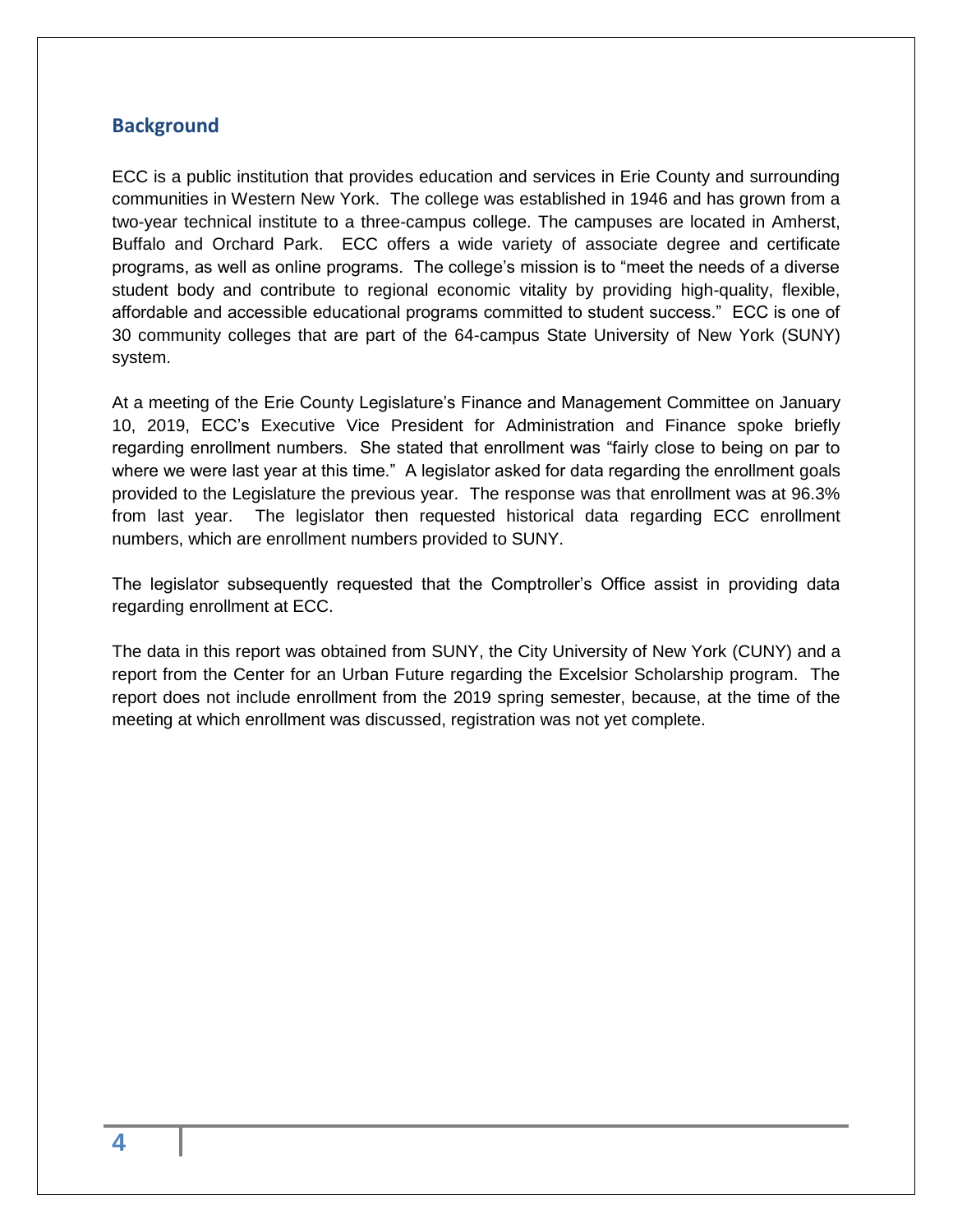#### <span id="page-4-0"></span>**Enrollment at ECC**

In order to compare enrollment numbers at ECC from year-to-year, the enrollment numbers for the fall semesters were selected.

Between fall semester 2010 and fall semester 2018, total enrollment at ECC decreased by 4,555 students. This represents a decrease of 30.2% over that time period.

| Year | <b>Full Time</b> | <b>Part Time</b> | <b>Total</b> |
|------|------------------|------------------|--------------|
| 2010 | unavail.         | unavail.         | 15,084       |
| 2011 | 9,356            | 4,820            | 14,176       |
| 2012 | 9,193            | 4,797            | 13,990       |
| 2013 | 9,039            | 4,610            | 13,649       |
| 2014 | 8,424            | 4,309            | 12,733       |
| 2015 | 7,931            | 4,091            | 12,022       |
| 2016 | 7,490            | 3,788            | 11,278       |
| 2017 | 7,269            | 3,866            | 11,135       |
| 2018 | unavail.         | unavail.         | 10,529       |

The decline in student population includes both full-time and part-time students.

The chart below uses the data above to graphically depict the steady decline in student enrollment at ECC since 2010:



**5**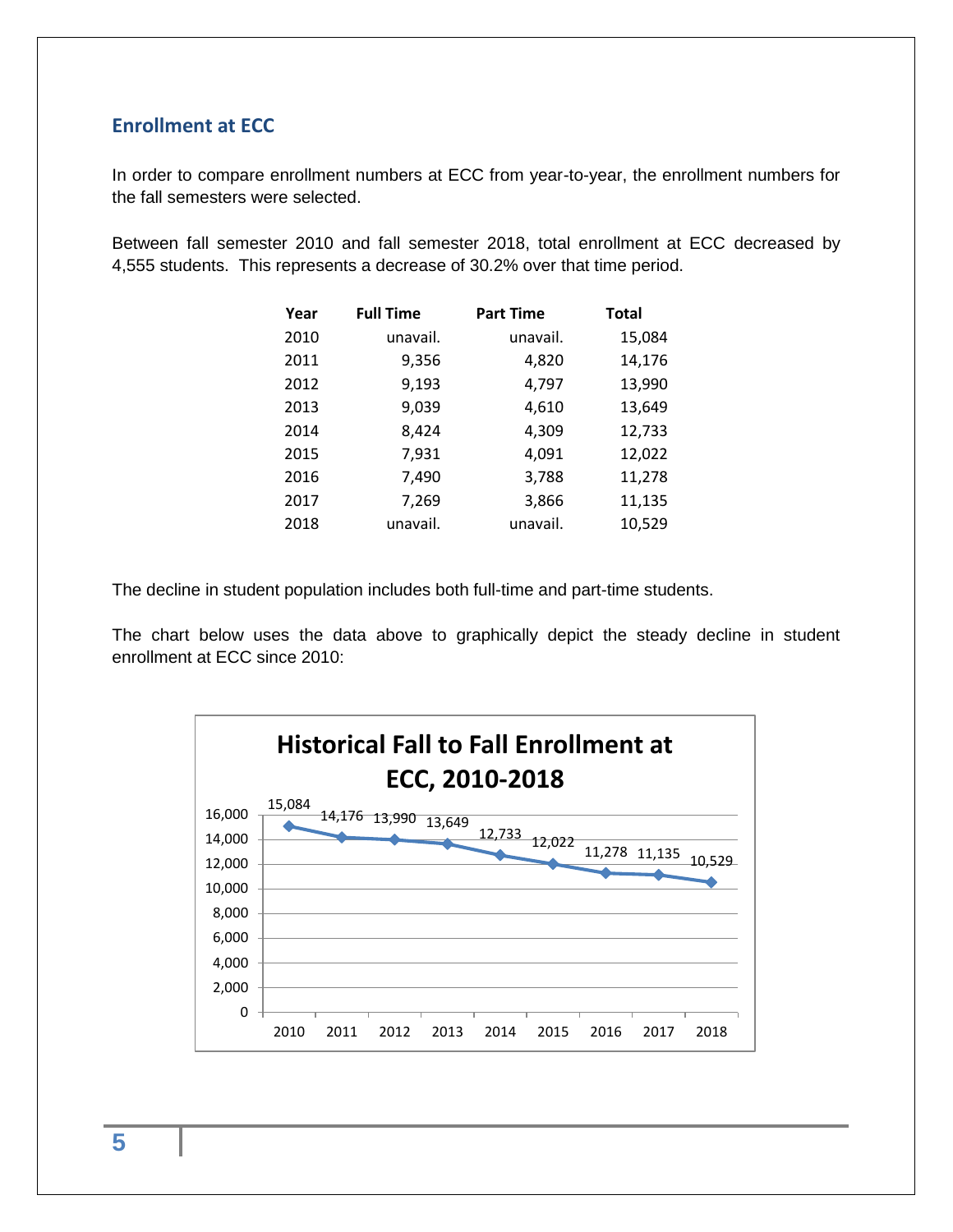#### <span id="page-5-0"></span>**Enrollment at Other Western New York Colleges**

The loss in population at community colleges is not limited to ECC. Most SUNY higher education institutions located in Western New York have also experienced declines in student population. The most significant declines have occurred at community colleges.

| <b>Institution</b>                 | 2010 Enrollment | 2018 Enrollment | Percentage<br>Change |
|------------------------------------|-----------------|-----------------|----------------------|
| <b>Genesee Community College</b>   | 7,486           | 5,530           | $-26.1%$             |
| Jamestown Community College        | 5,685           | 4,476           | $-21.3%$             |
| Niagara County Community College   | 7,428           | 5,047           | $-32.1%$             |
| Monroe County Community College    | 18,995          | 12,273          | $-35.4%$             |
| <b>Alfred State College</b>        | 3,709           | 3,737           | 0.8%                 |
| <b>Brockport State College</b>     | 8,589           | 8,287           | $-3.5%$              |
| <b>Buffalo State College</b>       | 12,419          | 9,118           | $-26.6%$             |
| <b>SUNY Center at Buffalo (UB)</b> | 29,117          | 31,508          | 8.2%                 |
| Fredonia State College             | 5,773           | 4,655           | $-19.4%$             |
| Geneseo State College              | 5,665           | 5,588           | $-1.4%$              |

Taken as a whole, the decline in student population at Western New York community colleges over the period is 30.8%.

Over this same time period, the student population at community colleges across New York State declined 19.8%. Recalculating to determine the State decline independent of Western New York community colleges, the decline of student population at non-Western New York community colleges is 17.7%. As such, the decline in student population at Western New York community colleges is significantly greater than the rest of New York State, with a decline in student population of 30.8%, compared to 17.7% for the rest of New York State.

Although not part of the SUNY system, City University of New York (CUNY) schools are also publicly funded by New York State. As such, their student enrollment numbers are included in our analysis. Over the five year period from 2013 through 2017, enrollment at CUNY community colleges also experienced a decline in student population. During this time period, the student population at CUNY community colleges declined 1.8%.

### <span id="page-5-1"></span>**The Excelsior Scholarship Program**

The Excelsior Scholarship is a program that allows certain individuals to attend all CUNY and SUNY colleges tuition-free. To qualify, the student must be part of a family that earns up to \$125,000 per year. The student must be a resident of New York State, attend a CUNY or SUNY two- or four-year degree program, take 30 credit hours per calendar year, and plan to live in New York State for the length of time that they participate in the scholarship program.

**6**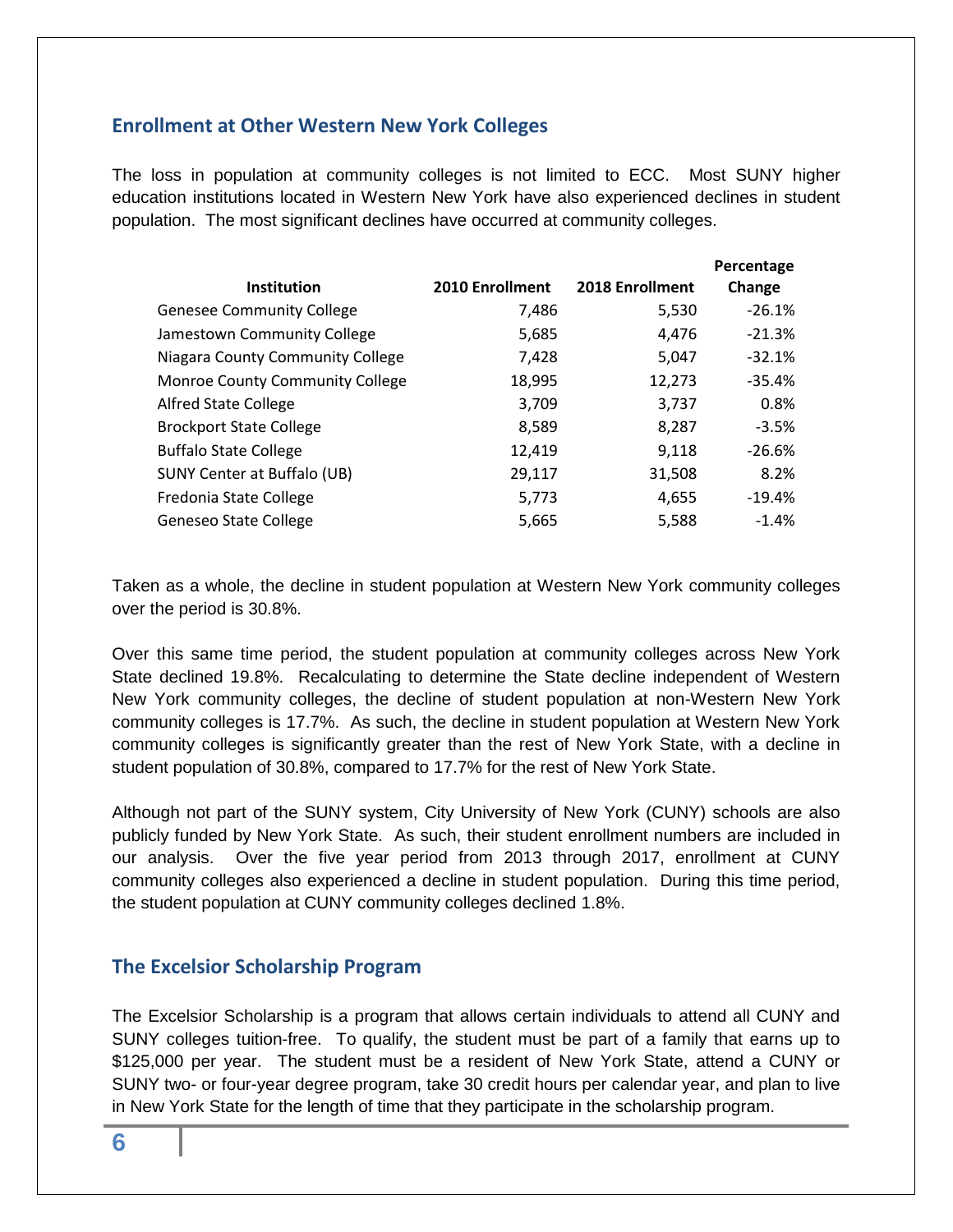The program began in the fall of 2017 and full implementation will be phased in over three years. The phase in involves expanding the eligibility pool from families who earn less than \$100,000 per year in year one, to families who earn less than \$125,000 per year for years three and beyond. The program is funded by the taxpayers of New York State. New York State has provided the following data as to who may be eligible for the Excelsior Scholarship by region:

| <b>Region</b>           | Number of<br><b>Families with</b><br><b>College-Age</b><br><b>Students</b> | Percentage<br>Eligible | Number of<br><b>Families</b><br>Eligible |
|-------------------------|----------------------------------------------------------------------------|------------------------|------------------------------------------|
| <b>Western New York</b> | 68,712                                                                     | 78.8%                  | 54,145                                   |
| New York City           | 461,499                                                                    | 84.3%                  | 389,044                                  |
| Long Island             | 112,890                                                                    | 55.6%                  | 62,767                                   |
| <b>Hudson Valley</b>    | 92,333                                                                     | 63.0%                  | 58,170                                   |
| Capital Region          | 44,108                                                                     | 74.9%                  | 33,037                                   |
| Mohawk Valley           | 24,845                                                                     | 84.8%                  | 21,069                                   |
| <b>Finger Lakes</b>     | 55,747                                                                     | 79.2%                  | 44,152                                   |
| North Country           | 18,542                                                                     | 84.8%                  | 15,724                                   |
| <b>Central New York</b> | 37,922                                                                     | 79.6%                  | 30,186                                   |
| Southern Tier           | 25,588                                                                     | 81.2%                  | 20,777                                   |
|                         |                                                                            |                        |                                          |

The above chart describes the number of families with college age students and the percentage of those families who are eligible to participate in the program. For example, there are 68,712 families in Western New York with students who are college age. Of that number, 78.8% of those families are eligible to participate. As such, 51,145 families in Western New York are eligible to participate in the Excelsior Scholarship program.

For the first year of the program, only students whose family income was less than \$100,000 were eligible. Student enrollment declined at 27 of the 30 SUNY community colleges from fall semester 2017 to fall semester 2018. The available data does not analyze the impact of the Excelsior Scholarship program on school choice. For example, it does not indicate whether individuals chose four-year schools over community colleges because of the promise of the Excelsior Scholarship program. As such, it cannot at this time be definitively stated that the Excelsior Scholarship program has had a detrimental impact on student enrollment at community colleges. Further study on that issue is needed. However, attendance at community colleges has empirically decreased during the first year of the program.

Data from the first year of the program does suggest that the program has not as of yet been attractive to students. In the first year, only 20,086 students received an Excelsior Scholarship statewide. This represents just 3.2% of undergraduates. Of the 63,599 applications received, 68% were denied. The most common reason for denial was students not taking sufficient credits per year, which resulted in 83% of the denials.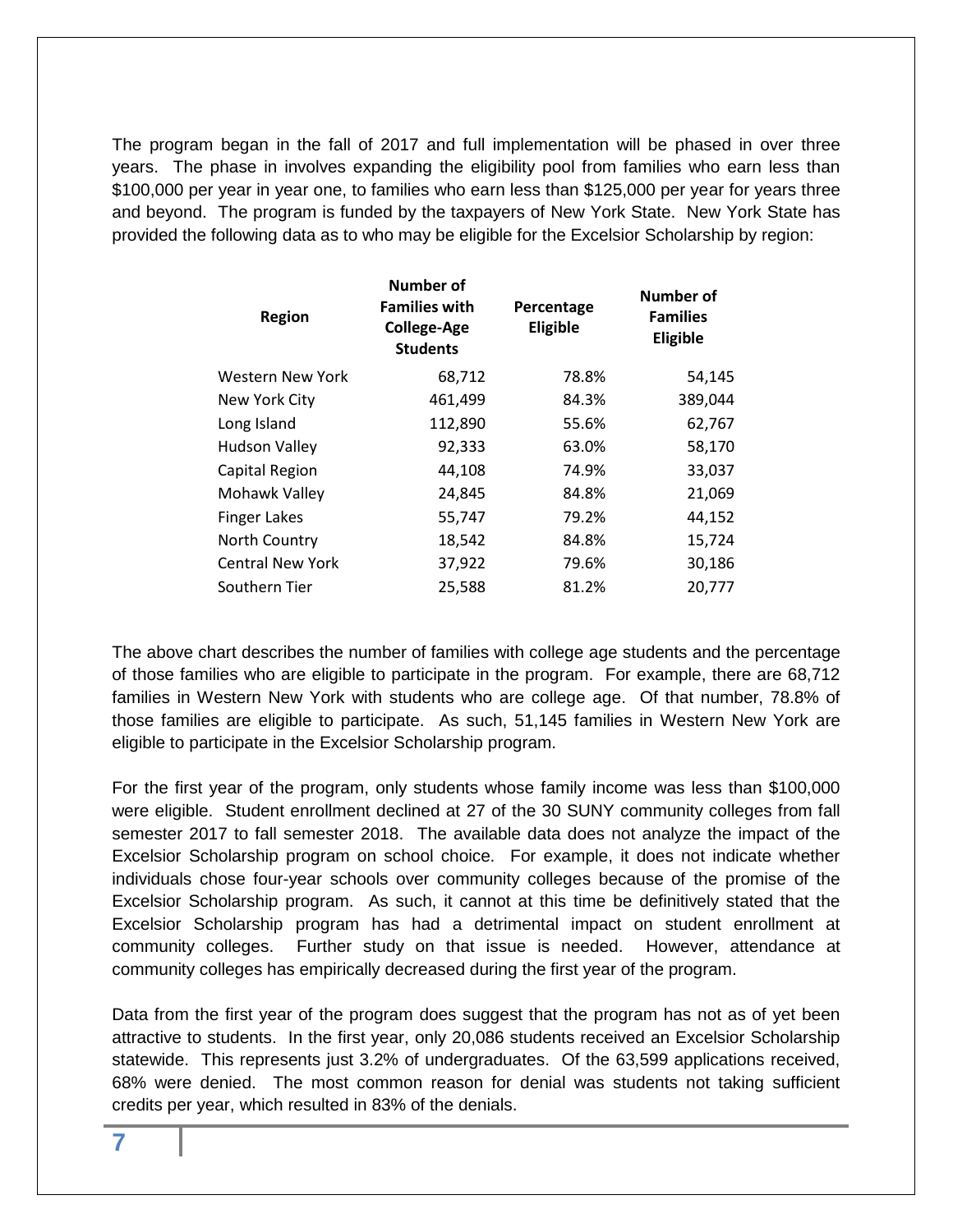At ECC, 289 students received Excelsior Scholarships. This equates to 2.6% of total enrollment. This is a higher percentage than the percentage of students enrolled in community colleges statewide, where 2.2% received Excelsior Scholarships. For the sake of comparison to other Western New York community colleges, 2.2% of students at Genesee Community College, 2.1% at Jamestown Community College, 2.8% at Monroe Community College and 3.0% at Niagara County Community College received Excelsior Scholarships.

The program does not appear to be a financing tool attractive to large percentages of students at four-year institutions either. At the University at Buffalo, 6.7% of students enrolled received Excelsior Scholarships, compared with 6.2% at Buffalo State College and 8.3% at the College at Brockport. Fredonia State University had the highest percentage in New York State of enrolled students receiving Excelsior Scholarships, although only 11.9% of students received them.

It is too early to determine if the program will serve the purpose of stemming the flight of talented and educated individuals from New York State after graduation from SUNY and CUNY colleges and universities. Future studies will need to be conducted to determine if students honor their commitment to remain in-state after graduation and whether the Excelsior Scholarship program had any impact on that decision. Further, the data will need to be refined to determine if students enrolled in the program are pursuing degrees in high need fields. Such study will occur after participants actually graduate from college and are hopefully able to secure employment. At this time, however, it can be definitively stated that attendance at community college declined during the first year of the Excelsior Scholarship program and that only 3.2% of students at SUNY and CUNY schools receive Excelsior Scholarships.

#### <span id="page-7-0"></span>**New York State Funding for Community Colleges**

New York State Education Law §6304 addresses the funding of community colleges. According to state law, New York State is responsible for funding a portion of the operating costs of community colleges. Student enrollment is a factor in the determination of aid for community colleges. In particular, it states:

> "Such operating costs shall be subject to such maximum limitations and joint regulations as shall be prescribed by both the city university trustees and the state university trustees with the approval of the director of the budget. Such limitations shall be based on maximum allowances per student for each student in attendance in the case of operating costs, or in accordance with such other factors as may be deemed appropriate."

Because student attendance is a factor in computing state aid, declining enrollment places additional pressure on colleges seeking additional revenue. Between the 2010/11 academic year and the 2016/17 academic year, New York State aid to ECC fell from \$30,472,177 to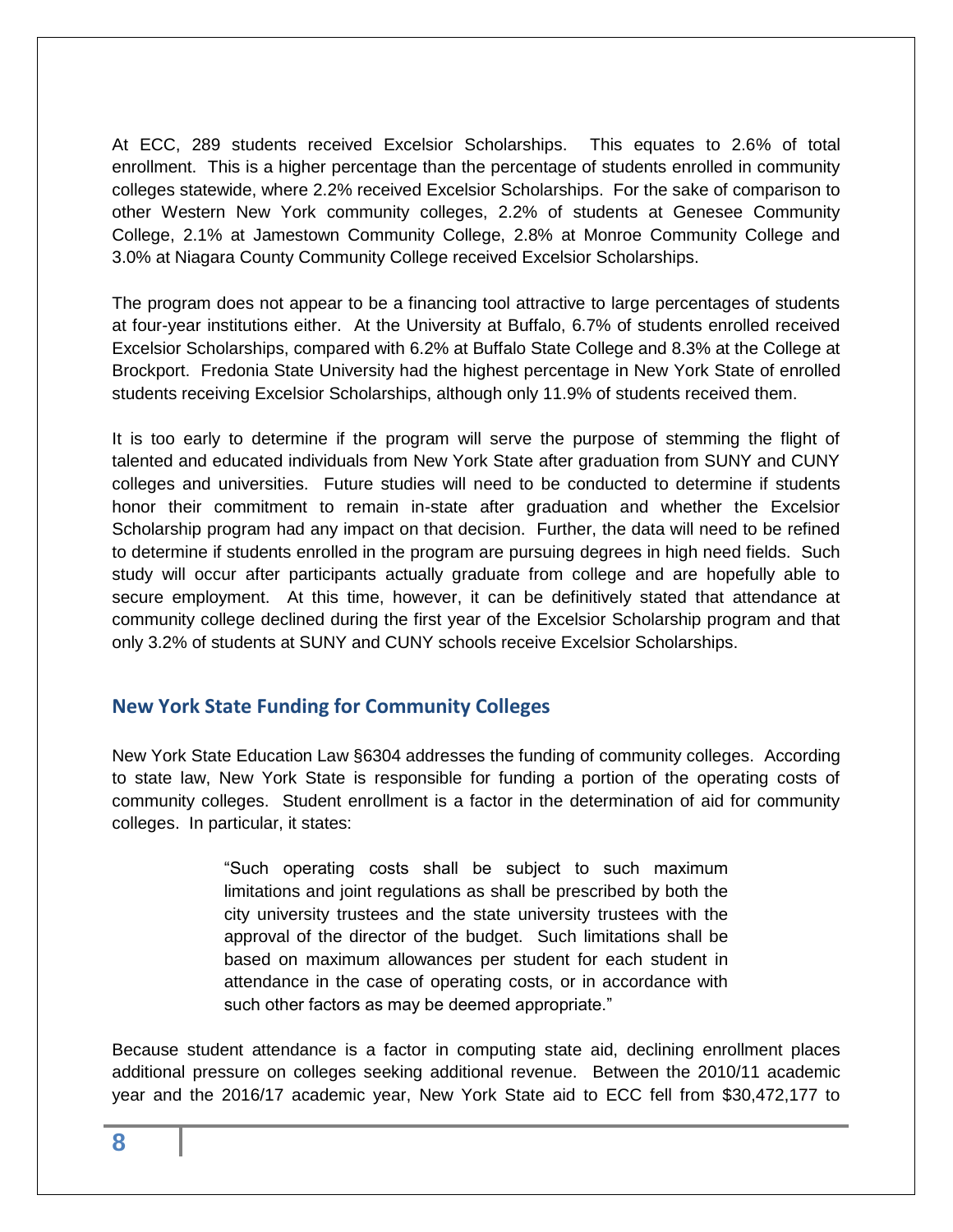\$30,451,742. Because the amount allocated per student is calculated each year, the true impact of actual enrollment decline is not easily reflected in these numbers. However, it can be safely stated that New York State aid to ECC would have been higher if the enrollment had not declined.

In contrast to New York State's declining aid to ECC, Erie County has increased its aid to ECC. Funding for ECC has increased from \$17,429,317 in the 2010/11 academic year to \$18,945,674 in the 2016/17 academic year. This aid has increased despite the college serving a steadily declining student population.

In order to operate with a balanced budget, ECC and other community colleges may need to implement steps to reduce costs or increase revenue, such as tuition increases. Such steps may be contrary to the goals of the community colleges.

In fact, ECC has imposed tuition increases on its students during the time period examined. Tuition has increased from \$3,300 in 2010 to \$4,900 in 2018. This represents an increase in tuition of 48.5%.



ECC's \$4,900 tuition is the highest of any Western New York community college and above New York State's average community college tuition of \$4,688. In fact, only six colleges have higher tuition rates than ECC among New York State's community colleges.

Tuition at Western New York institutions offering bachelor level degrees is \$6,870 for the 2018- 2019 academic year. These institutions include the University at Buffalo, Buffalo State College, the College at Brockport, Fredonia and Geneseo. Some students who attend community college do so as a more affordable way to earn college credit toward an ultimate degree goal.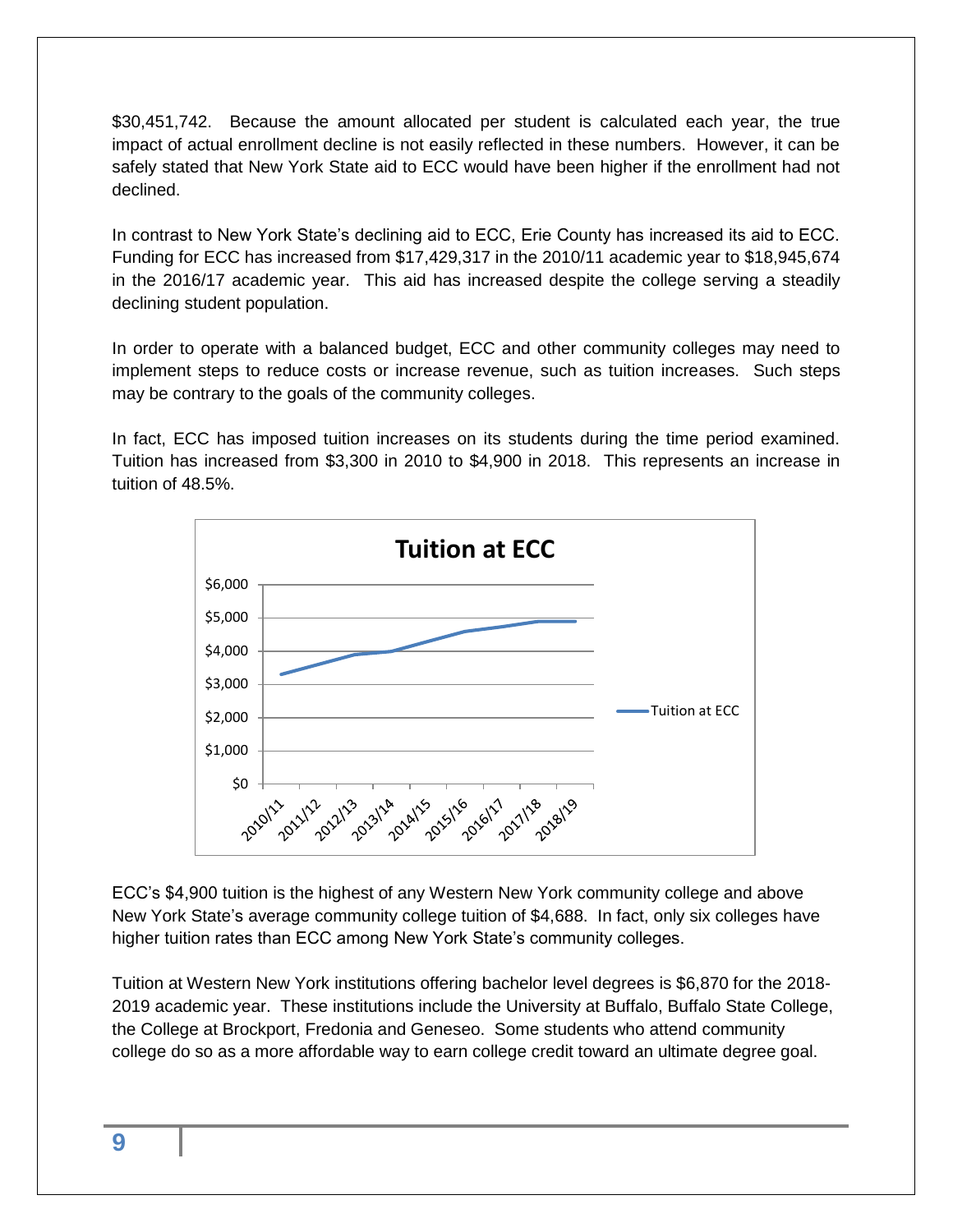

Tuition increases may encourage potential or current students to seek other options to invest in their education. Given the nature and scope of the request for information, this report does not opine as to what degree, if any, the steadily increasing tuition rates have caused the steadily decreasing student population at ECC.

### <span id="page-9-0"></span>**Conclusion**

Community colleges across New York State are facing challenges related to declining student enrollment. At ECC, student enrollment decreased 30.2% between 2010 and 2018. As a group, the five Western New York community colleges (ECC, Genesee Community College, Jamestown Community College, Monroe Community College, and Niagara County Community College) faced student enrollment declines of 30.8% over that same period. The decline in student enrollment for the rest of the community colleges in New York State over that period was lower, 17.7%, but still significant.

At this point, it is too early to definitively opine on the Excelsior Scholarship program, which is a taxpayer funded program which pays for tuition for students attending SUNY and CUNY